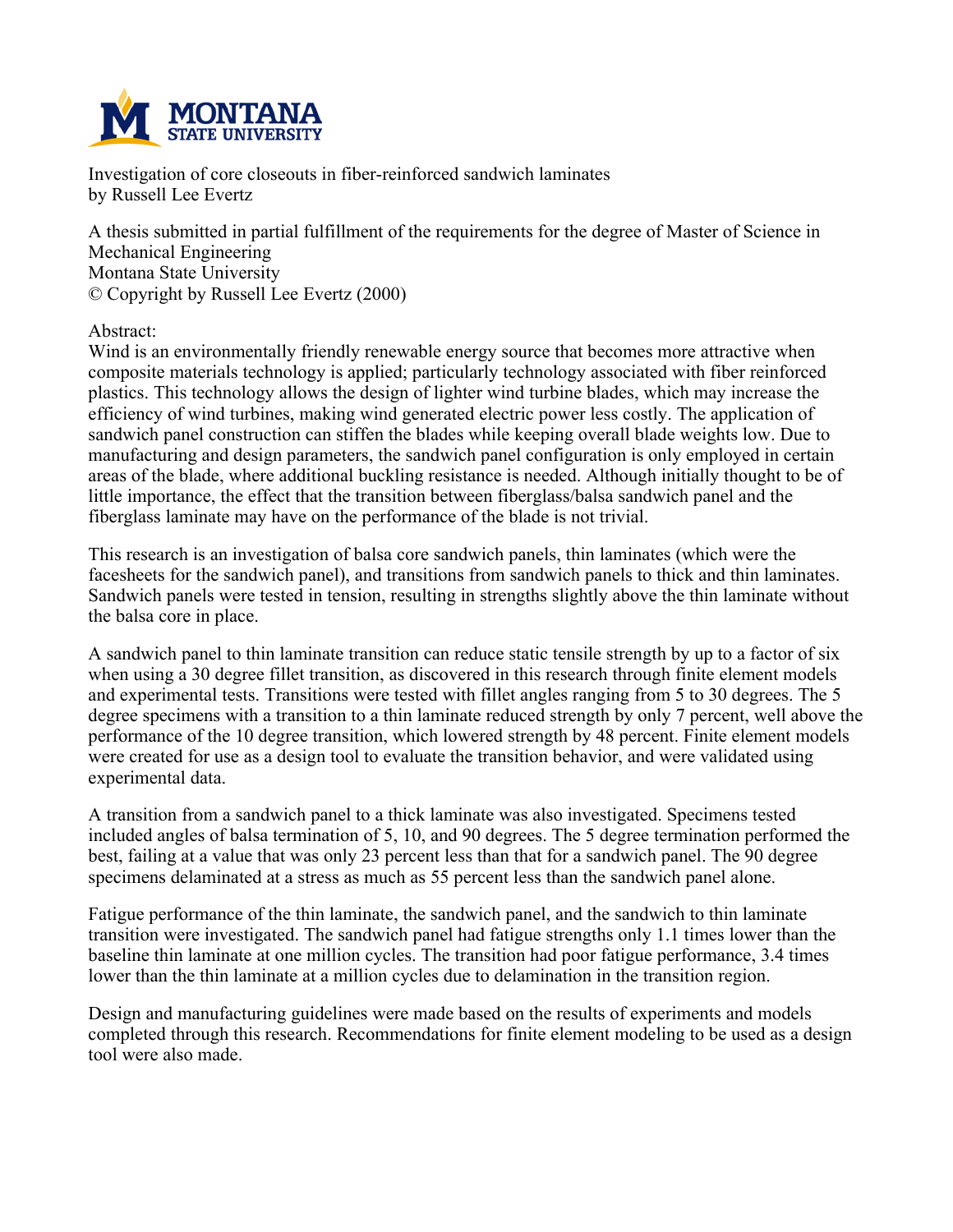# INVESTIGATION OF CORE CLOSEOUTS IN FIBER-REINFORCED SANDWICH LAMINATES

by

### **Russell Lee Evertz**

# A thesis submitted in partial fulfillment<br>of the requirements for the degree

### of

### **Master of Science**

 $\mathsf{in}$ 

### Mechanical Engineering

### MONTANA STATE UNIVERSITY - BOZEMAN Bozeman, Montana

### September 2000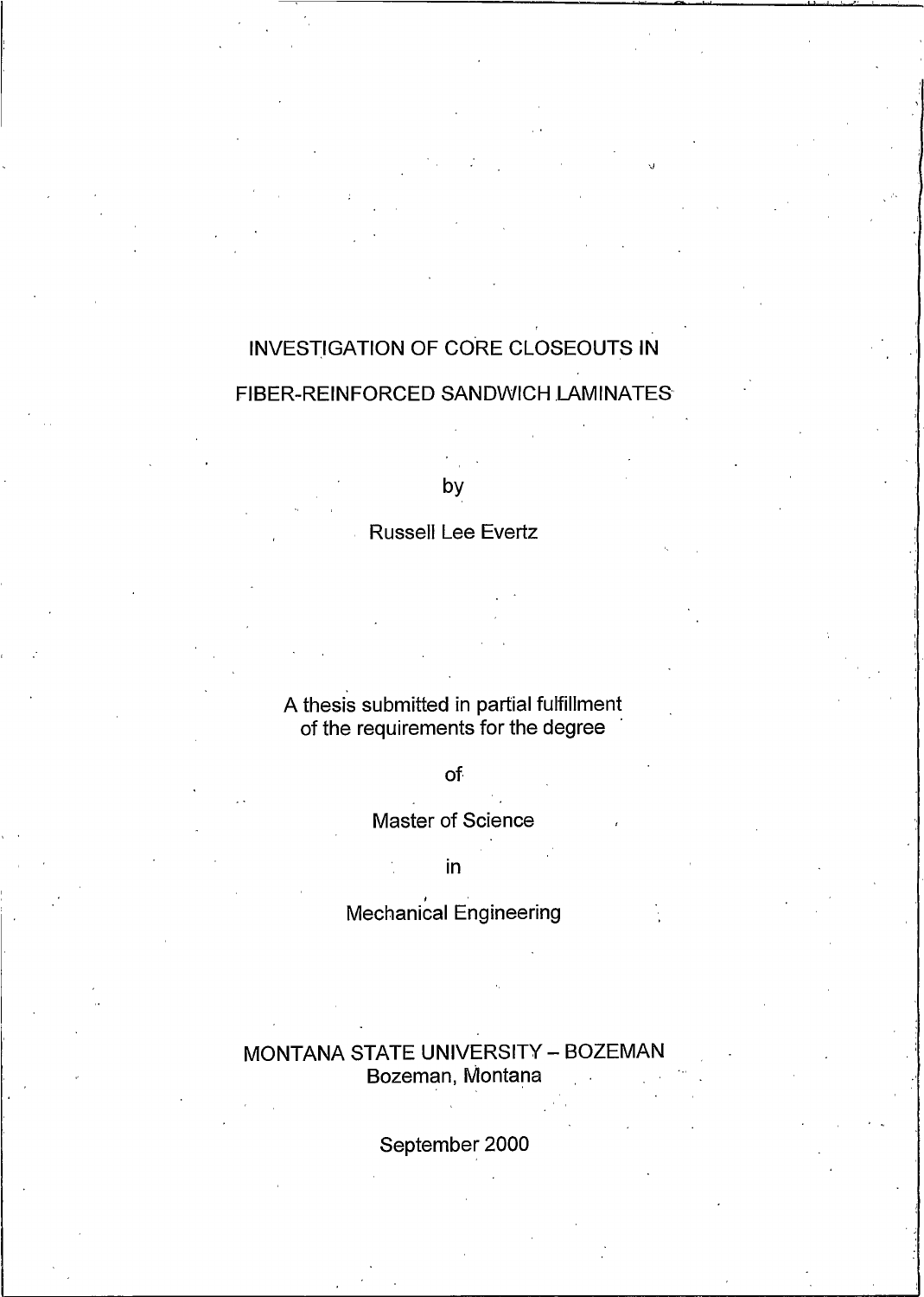$N378$ <br>EV 278

### **APPROVAL**

ii

of a thesis submitted by

**Russell Lee Evertz** 

This thesis has been read by each member of the thesis committee and has been found to be satisfactory regarding content, English usage, format, citations, bibliographic style, and consistency, and is ready for submission to the College of Graduate Studies.

Dr. Douglas Cairns

Arietas d'Cavrus 9/22/00

Approved for the Department of Mechanical Engineering

Dr. Vic Cundy

 $\frac{1}{\frac{1}{\frac{1}{1-\frac{1}{1-\frac{1}{1-\frac{1}{1-\frac{1}{1-\frac{1}{1-\frac{1}{1-\frac{1}{1-\frac{1}{1-\frac{1}{1-\frac{1}{1-\frac{1}{1-\frac{1}{1-\frac{1}{1-\frac{1}{1-\frac{1}{1-\frac{1}{1-\frac{1}{1-\frac{1}{1-\frac{1}{1-\frac{1}{1-\frac{1}{1-\frac{1}{1-\frac{1}{1-\frac{1}{1-\frac{1}{1-\frac{1}{1-\frac{1}{1-\frac{1}{1-\frac{1}{1-\frac{1}{1-\frac{1}{1-\frac{1}{1-\frac{1}{1-\frac{1}{1$ 

 $\frac{9}{22}$ 

Approved for the College of Graduate Studies

Dr. Bruce McLeod

Truce 8. M<sup>2</sup> Leod 9-25-00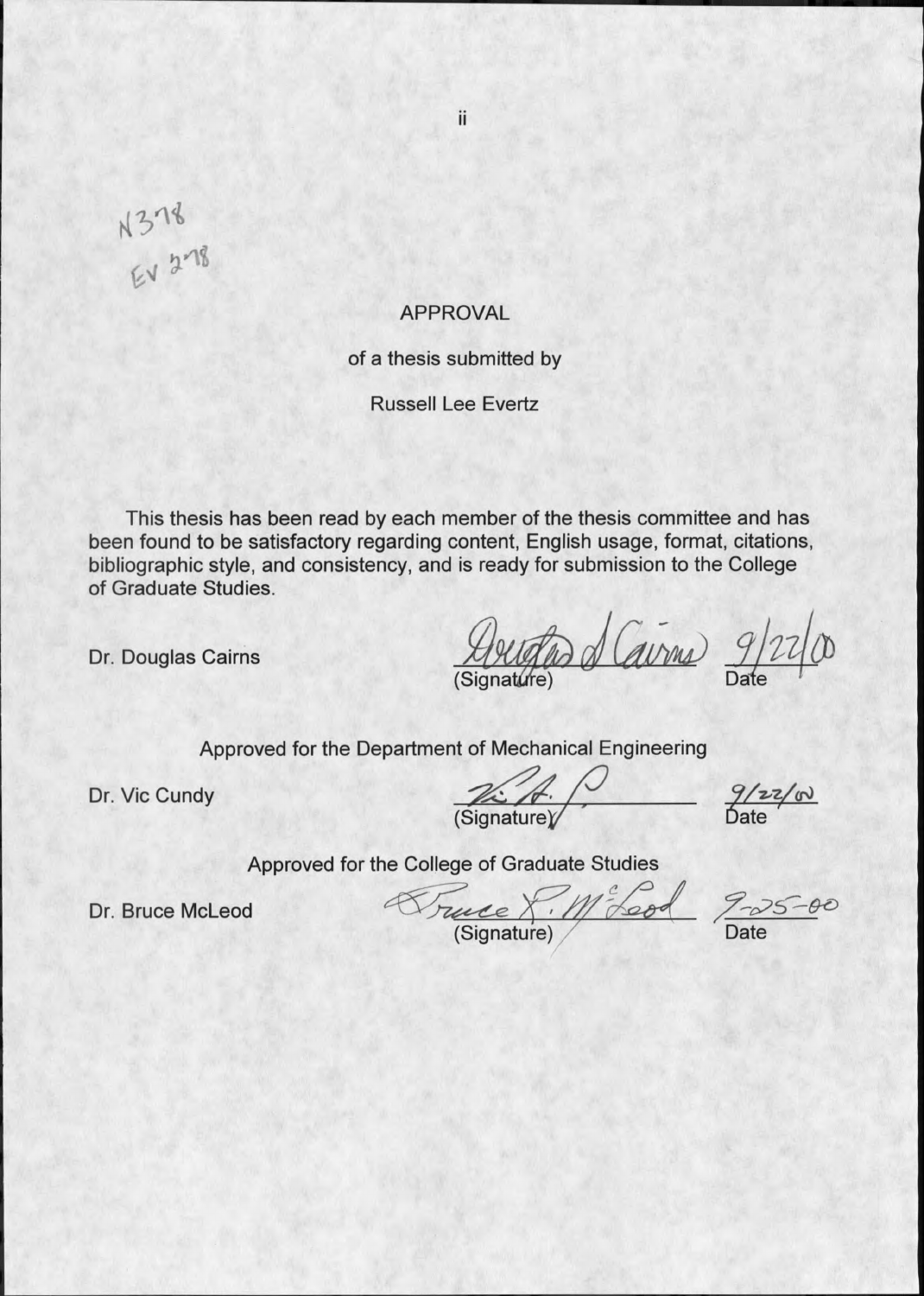### STATEMENT OF PERMISSION TO USE

In presenting this thesis in partial fulfillment of the requirements for a master's degree at Montana State University-Bozeman, I agree that the Library shall make it available to borrowers under rules of the Library.

If I have indicated my intention to copyright this thesis by including a copyright notice page, copying is allowable only for scholarly purposes, consistent with "fair use" as prescribed in the U.S. Copyright Law. Requests for permission for extended quotation from or reproduction of this thesis in whole or in parts may be granted only by the copyright holder.

Signature 9-22-00 Date

iii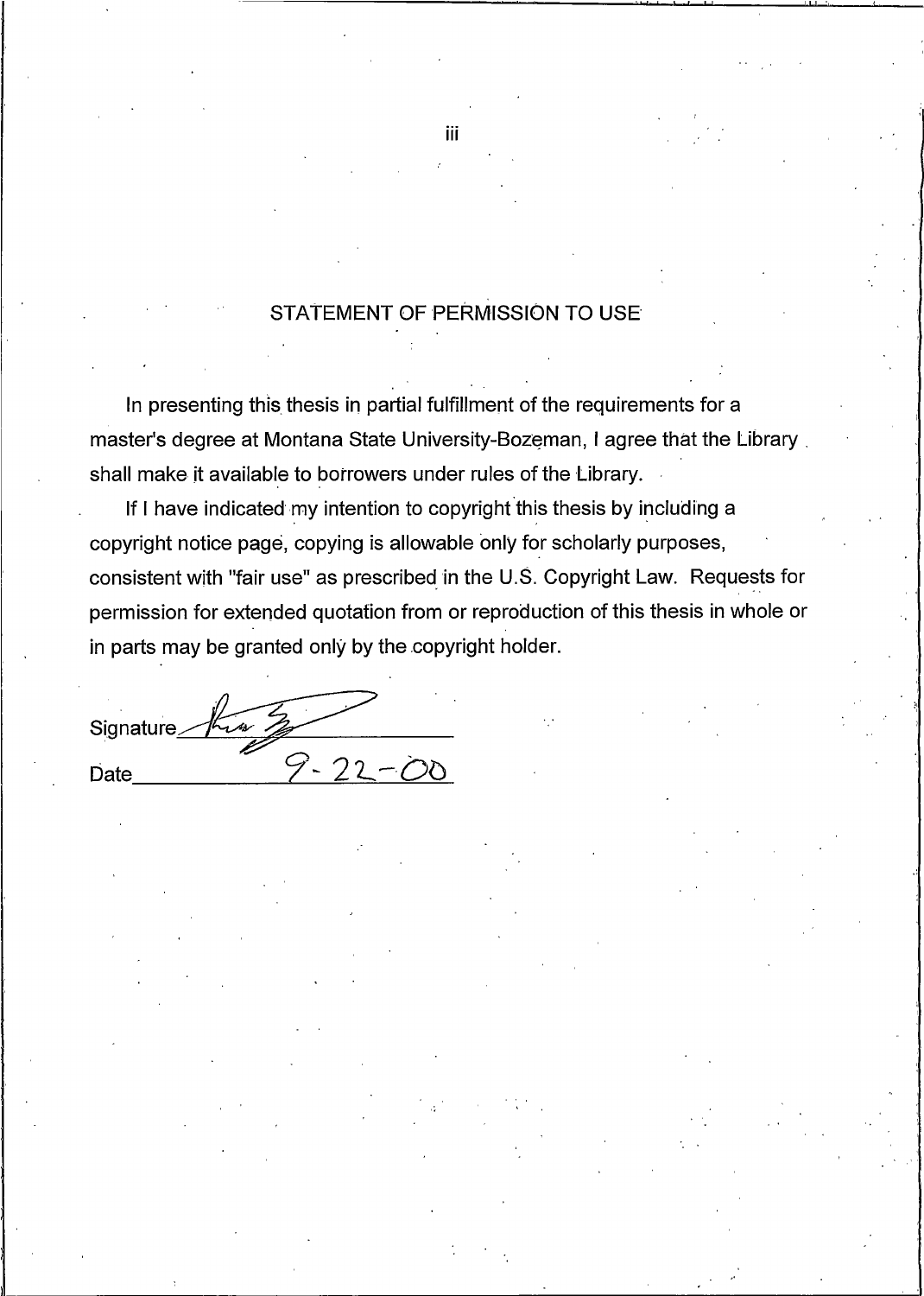### **ACKNOWLEDGEMENTS**

I would like to express gratitude to all of my friends and family for all of the support and motivation they have given me over the past two years. Many thanks to the members of the Composites Group and Engineering Department who extended a helping hand in my direction.

This work was supported under DOE and the State of Montana funding for improved wind turbine blades (MSU Contract Numbers 428173 and 428174). Funding was also provided by Sandia National Laboratories under MSU Contract Numbers 429801.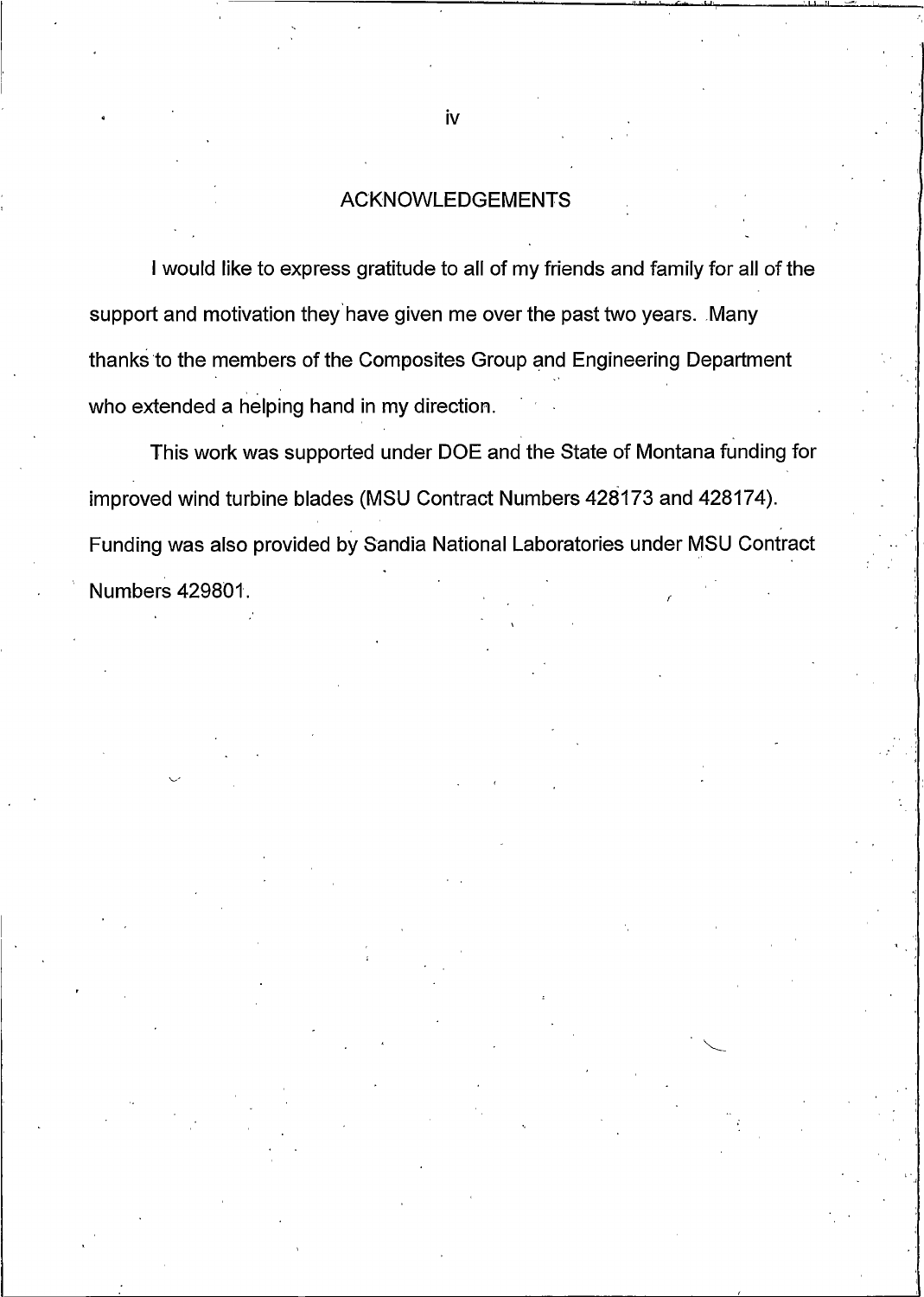# TABLE OF CONTENTS

| 3. EXPERIMENTAL METHODS AND TEST DEVELOPMENT 18                |
|----------------------------------------------------------------|
| Experiments with Sandwich Termination into a Thick Laminate 52 |
|                                                                |
|                                                                |
| Fillet Normal Model                                            |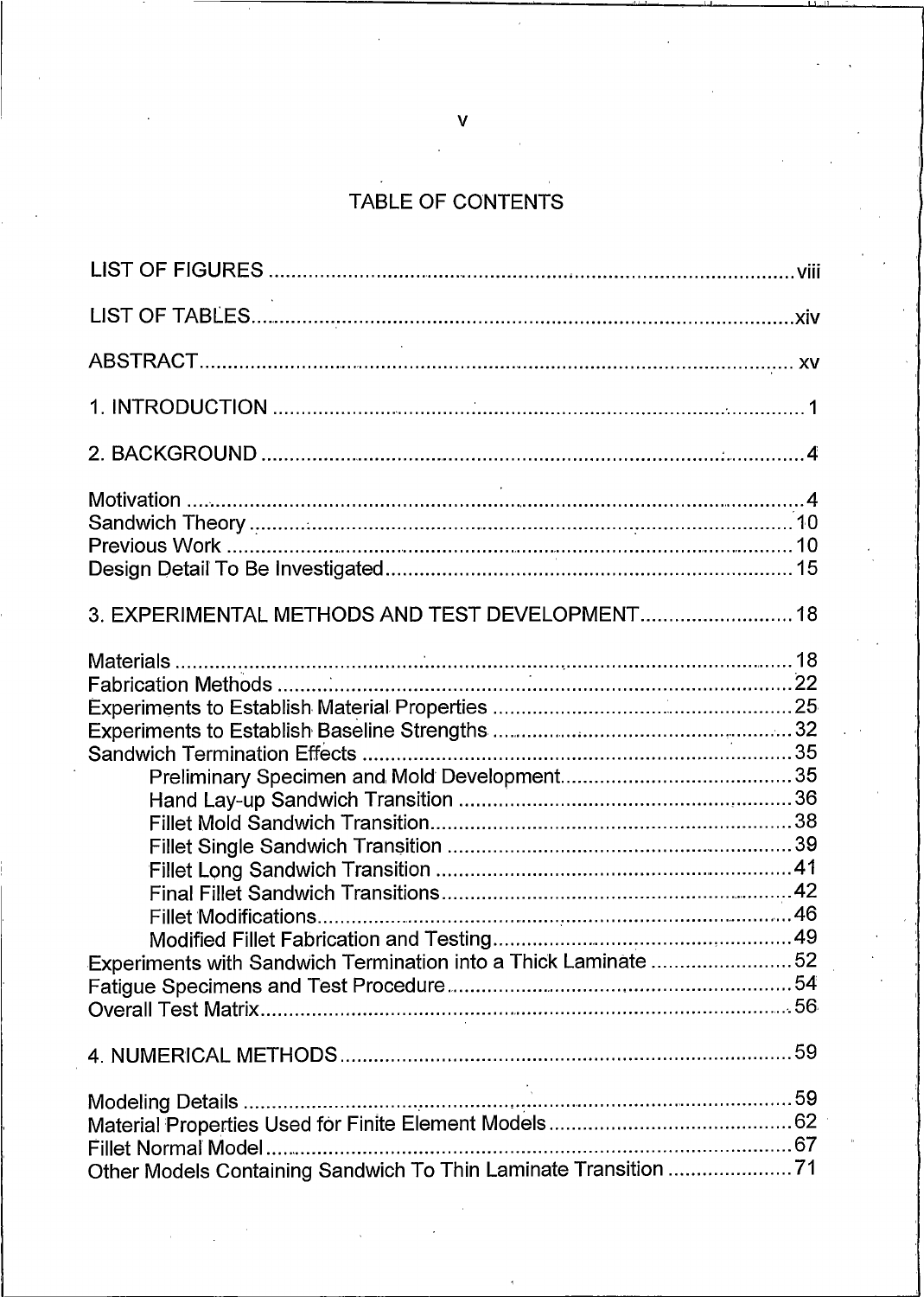| Sandwich Transition into Thick Laminate Summary117                    |  |
|-----------------------------------------------------------------------|--|
|                                                                       |  |
|                                                                       |  |
|                                                                       |  |
|                                                                       |  |
|                                                                       |  |
|                                                                       |  |
|                                                                       |  |
|                                                                       |  |
| Numerical Models Containing Sandwich To Thin Laminate Transition  136 |  |
|                                                                       |  |
|                                                                       |  |
|                                                                       |  |
|                                                                       |  |

 $\overline{\mathsf{vi}}$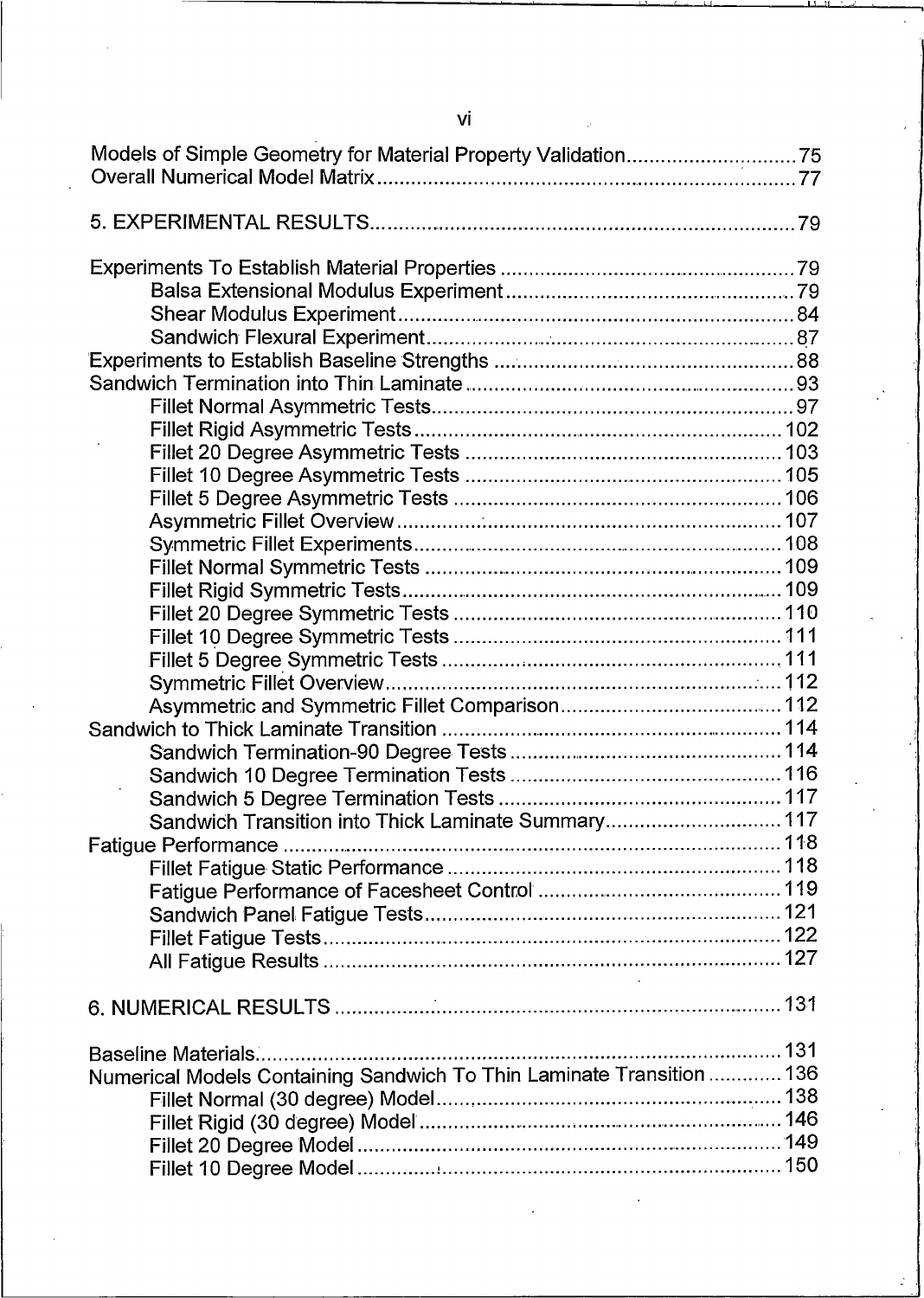| and the control of                                    |  |
|-------------------------------------------------------|--|
|                                                       |  |
|                                                       |  |
|                                                       |  |
|                                                       |  |
|                                                       |  |
|                                                       |  |
|                                                       |  |
|                                                       |  |
|                                                       |  |
|                                                       |  |
| Sandwich Termination into Thin or Thick Laminates 161 |  |
| Future Work 162                                       |  |
|                                                       |  |
|                                                       |  |
|                                                       |  |
|                                                       |  |
|                                                       |  |

vii

l.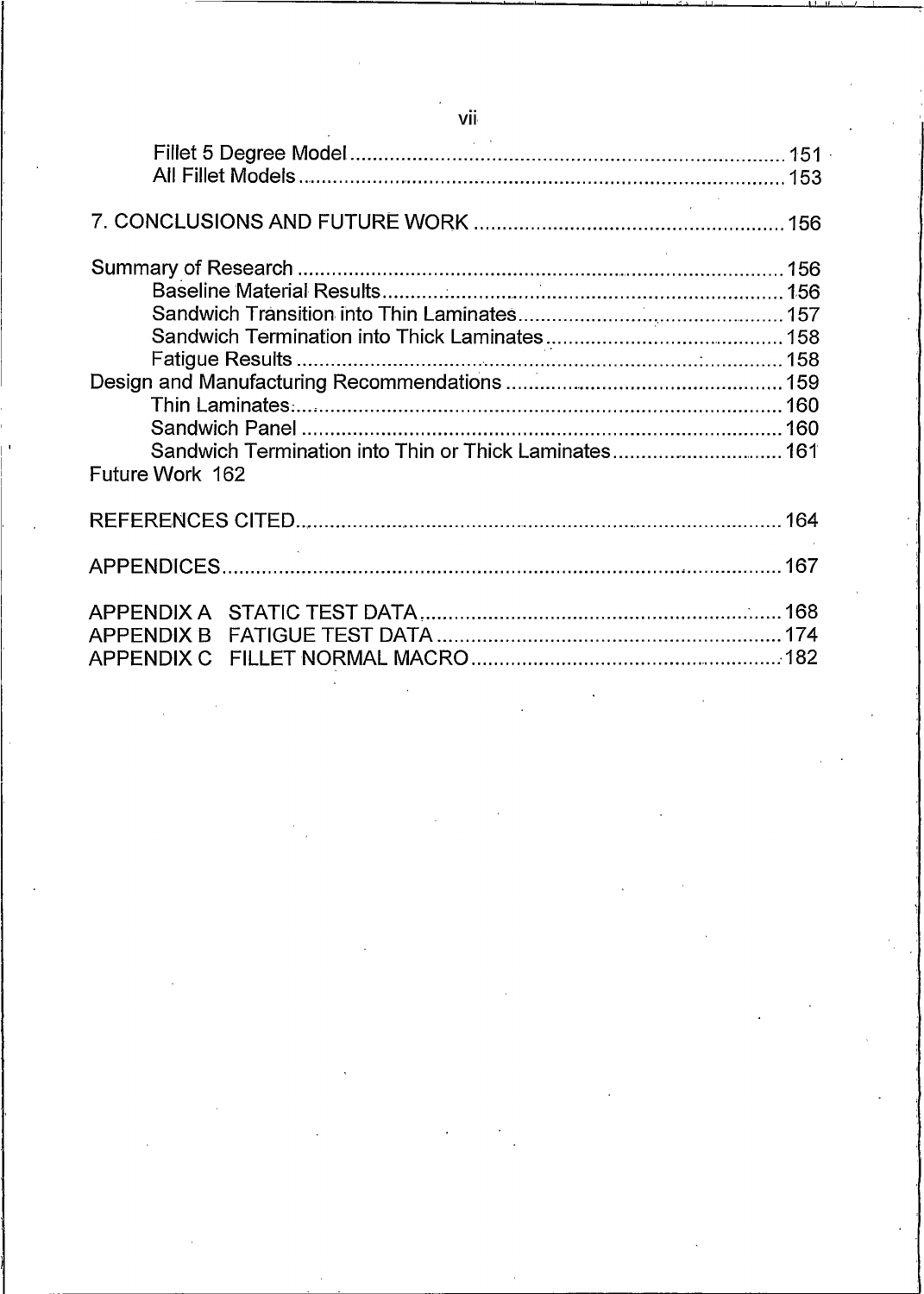## **LIST OF FIGURES**

| 2.2 Section view of wind turbine blade showing sandwich                                                                                             |  |
|-----------------------------------------------------------------------------------------------------------------------------------------------------|--|
| 2.3 Preliminary tensile fatigue knock-down factors for selected structural                                                                          |  |
|                                                                                                                                                     |  |
|                                                                                                                                                     |  |
|                                                                                                                                                     |  |
| 2.7 Diagram of model containing doubler developed by Gin-Boay                                                                                       |  |
| 2.8 Illustration of load transfer in a sandwich to thin laminate transition<br>loaded in tension, including stress states at several locations.  16 |  |
|                                                                                                                                                     |  |
| 3.2 Sandwich panel, Contourkore (scored side), and Contourkore                                                                                      |  |
| 3.3 Series of fabrication photographs for sandwich panel with transition to                                                                         |  |
|                                                                                                                                                     |  |
| 3.5 Baltek ContourKore view showing score marks and growth rings of                                                                                 |  |
|                                                                                                                                                     |  |
| 3.7 Photograph of Sandwich Panel Flexural Property Test-Long Beam-                                                                                  |  |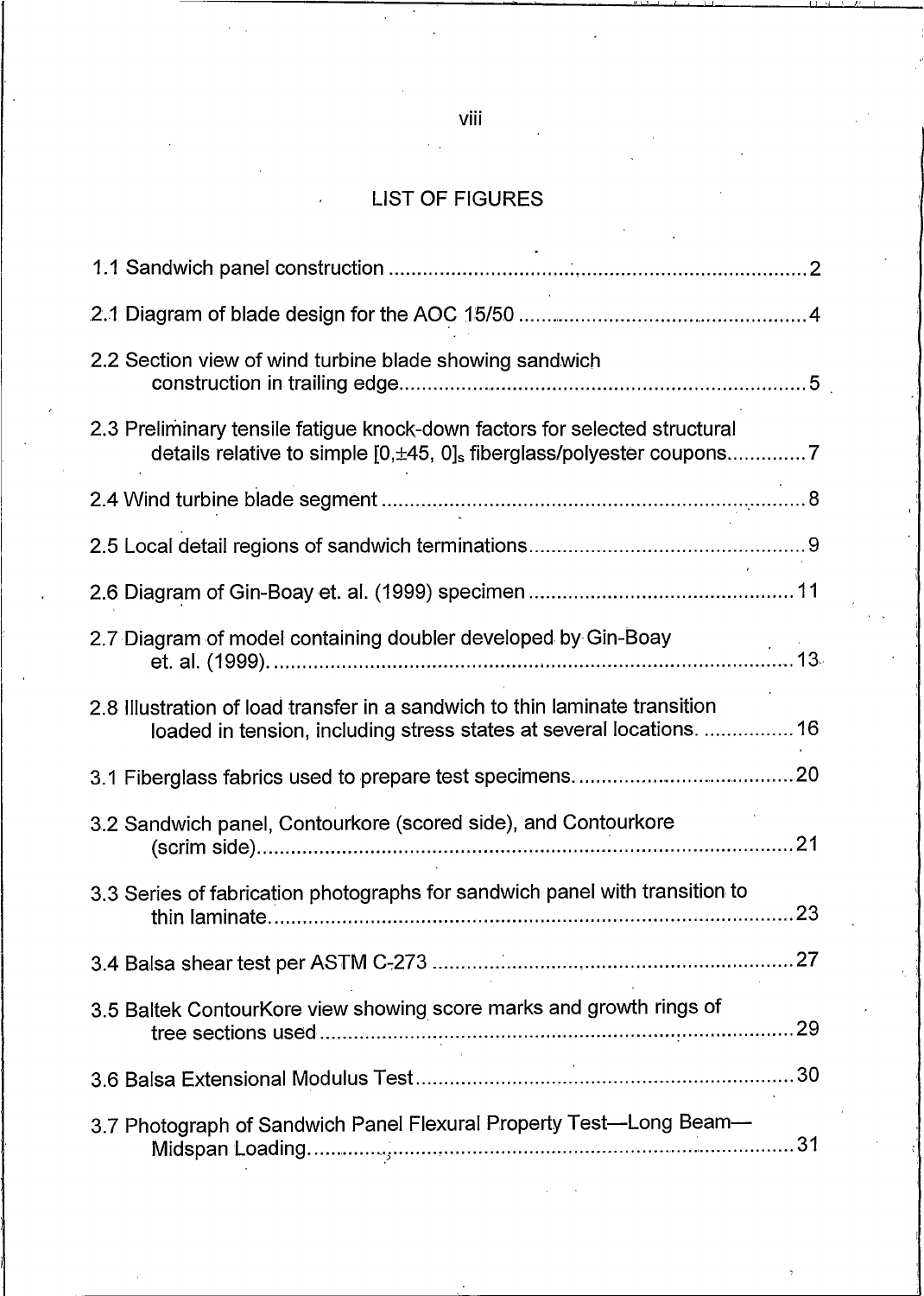$i\mathsf{x}$ 

| 3.8 Facesheet control specimens—Dogbone and straight specimen 33                                                                              |
|-----------------------------------------------------------------------------------------------------------------------------------------------|
| 3.9 Sandwich panel control specimen—Front and edge view34                                                                                     |
| 3.10 Two hand layup parts secondary bonded together to produce a                                                                              |
| 3.11 Sheet metal mold for double fillet specimen with edge view<br>of specimen maunufactured in mold using modified hand                      |
| 3.12 Single fillet sheet metal mold used with modified hand layup<br>techniques.—Fillet Single specimen manufactured with mold  40            |
| 3.13 Displacement and strain mapping on Fillet Long specimen  41                                                                              |
|                                                                                                                                               |
| 3.15 Fillet Normal specimen, close-up of solid core tapered for gripping,<br>close-up of sandwich transition, and two parts secondary bonded. |
|                                                                                                                                               |
| 3.16 Detail of Fillet Rigid showing solid DB400 laminate fillet47                                                                             |
| 3.17 Balsa fillet strips for various tests-5 degree, 10 degree, 20 degree,                                                                    |
| 3.18 Sections used for mold—30 degree for solid core taper (6 mm<br>aluminum), 20 degree, 10 degree, 5 degree, and aluminum 30                |
| 3.19 Fillet samples—full specimen with terminations of 5 degree, 10<br>degree, 20 degree and 30 degree, close-up of sandwich transition       |
| 3.20 Front view of Fillet 5 degree specimen showing reduction in width 51                                                                     |
| 3.21 Thick termination specimens-90 degree, 10 degree, and 5 degree53                                                                         |
| 3.22 Fillet Fatigue specimen with spacer secondary bonded to make                                                                             |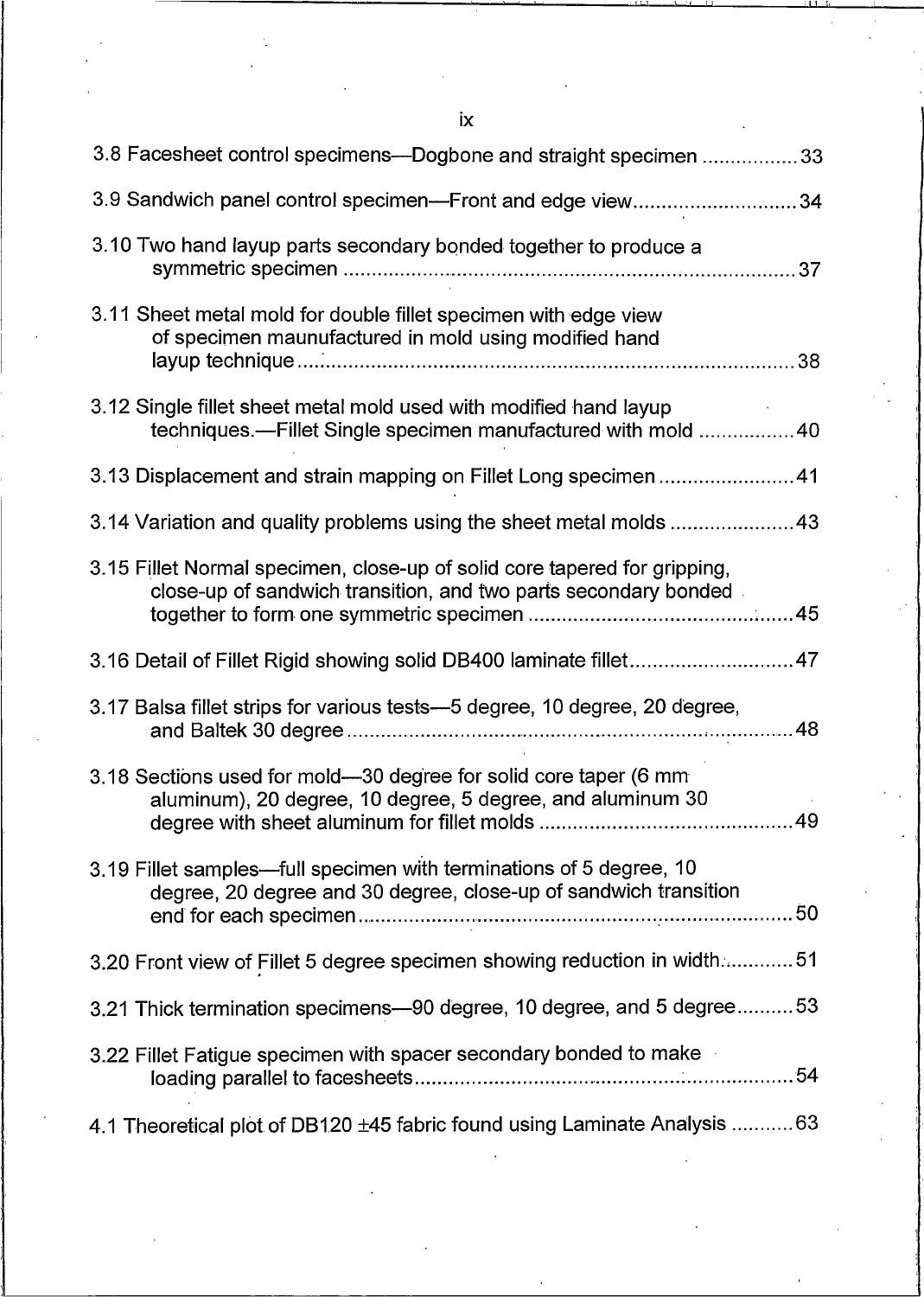| 4.3 Close-up photograph of Fillet Normal specimen; Close-up of Fillet<br>Normal model with areas outlined, material properties shaded, |  |
|----------------------------------------------------------------------------------------------------------------------------------------|--|
|                                                                                                                                        |  |
| 4.5 Fillet Rigid model close-up with dissimilar materials having                                                                       |  |
|                                                                                                                                        |  |
|                                                                                                                                        |  |
|                                                                                                                                        |  |
| 4.9 Areas and boundary conditions of Sandwich Flexural model,77                                                                        |  |
| 5.1 Density of Baltek ContourKore material (with scrim removed) 80                                                                     |  |
| 5.2 Extensional modulus of balsa perpendicular to the grain 81                                                                         |  |
| 5.3 Balsa extensional modulus specimens (single, BE100 and double,                                                                     |  |
|                                                                                                                                        |  |
| 5.5 Shear modulus and ultimate strength of balsa from ASTM 273 85                                                                      |  |
| 5.6 Side splits in Fillet Control and Sandwich Panel specimens91                                                                       |  |
| 5.7 Failed Facesheet Control and Sandwich Panel specimen with zero                                                                     |  |
| 5.8 Typical stress-strain plots for facesheets of Fillet Mold and Fillet                                                               |  |
| 5.9 Strain in facesheets of Fillet Single, Fillet Long, and Fillet Normal                                                              |  |
| 5.10 Typical stress-strain plots for Fillet Control, Sandwich Panel, and                                                               |  |

 $\mathsf{x}$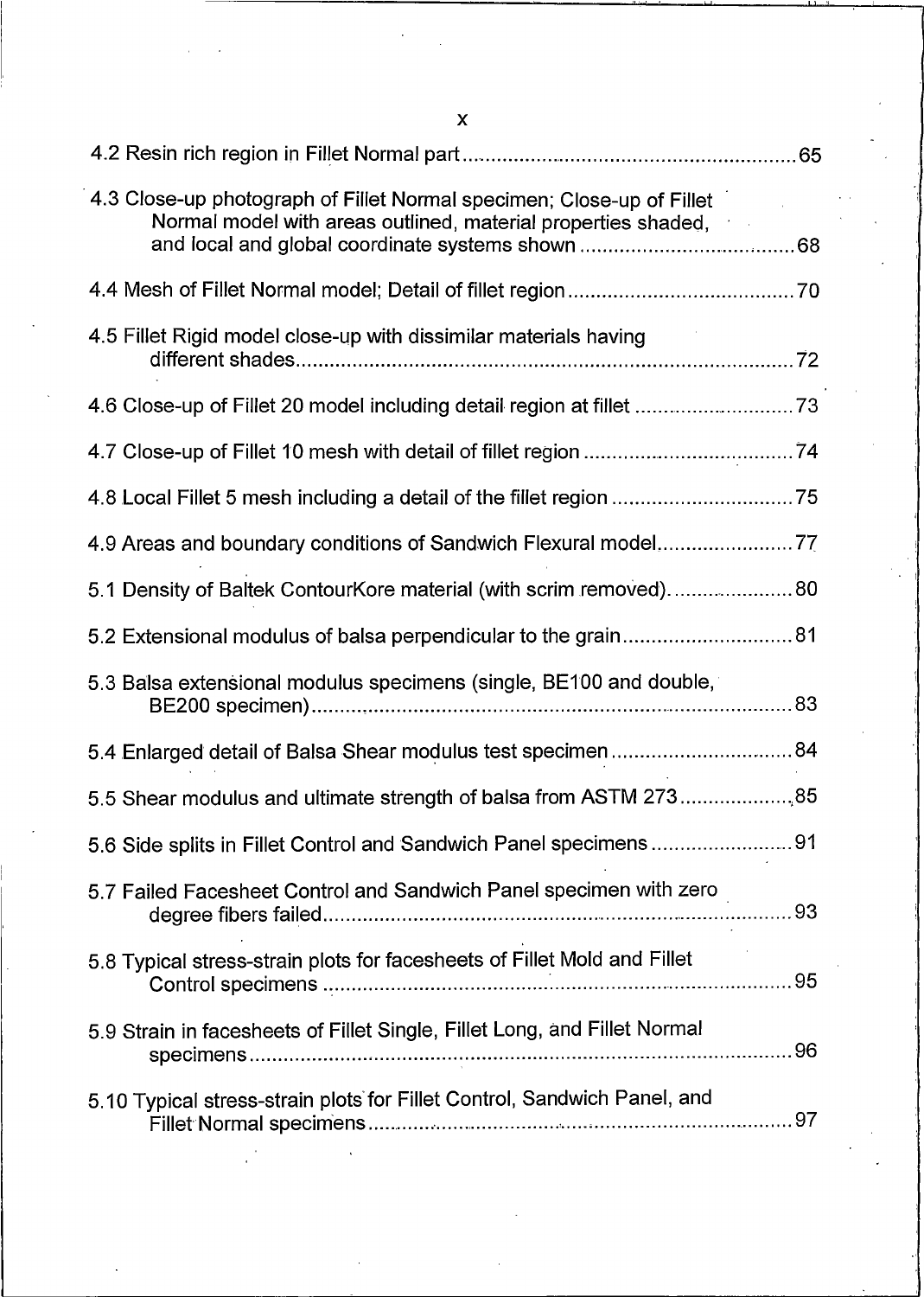| Хİ                                                                                                                                                                                                                  |
|---------------------------------------------------------------------------------------------------------------------------------------------------------------------------------------------------------------------|
| 5.11 Steps during delamination of Fillet Normal specimen (front and                                                                                                                                                 |
| 5.12 Stress-strain plots of each facesheet for asymmetric specimens                                                                                                                                                 |
| 5.13 Stress values for each type of fillet test, at full width delamination                                                                                                                                         |
| 5.14 Strain values for each type of fillet test, at full width delamination                                                                                                                                         |
| 5.15 Detail of resin rich region in Sandwich Termination specimen 115                                                                                                                                               |
| 5.16 S-N plot for tensile failure of Facesheet Control and Sandwich Panel                                                                                                                                           |
| 5.17 Failed Fillet Control specimens--failed in a static test and fatigue test 120                                                                                                                                  |
| 5.18 S-N plot of delamination initiation, delamination across width of<br>specimen, and delamination of thin laminate section for a distance<br>of 35 mm in Fillet Fatigue specimens tested in fatigue at R=0.1 122 |
| 5.19 Close-up view of fillet region showing local delaminations of tows in<br>the DB120 fabric during a fatigue test of a Fillet Fatigue specimen  123                                                              |
| 5.20 Delamination boundaries at various numbers of cycles during fatigue                                                                                                                                            |
| 5.21 S-N plot for delamination and tensile failure of Fillet Fatigue specimen                                                                                                                                       |
| 5.22 Detail of typical fatigue failure of Fillet Fatigue specimen  126                                                                                                                                              |
| 5.23 S-N Plot of Fillet Fatigue (FF5XX), Sandwich Panel, and Facesheet                                                                                                                                              |
| 5.24 Normalized S-N plot of Fillet Fatigue (FF5XX), Sandwich Panel, and<br>5.25 Preliminary Tensile fatigue knock-down factors for selected structural                                                              |
| 6.1 Stress-strain plot for dogboned Facesheet Control tests including all<br>experimental plots and Finite Element Analysis (FEA) results  132                                                                      |

 $\epsilon$ 

 $\sim$ 

 $\overline{\phantom{a}}$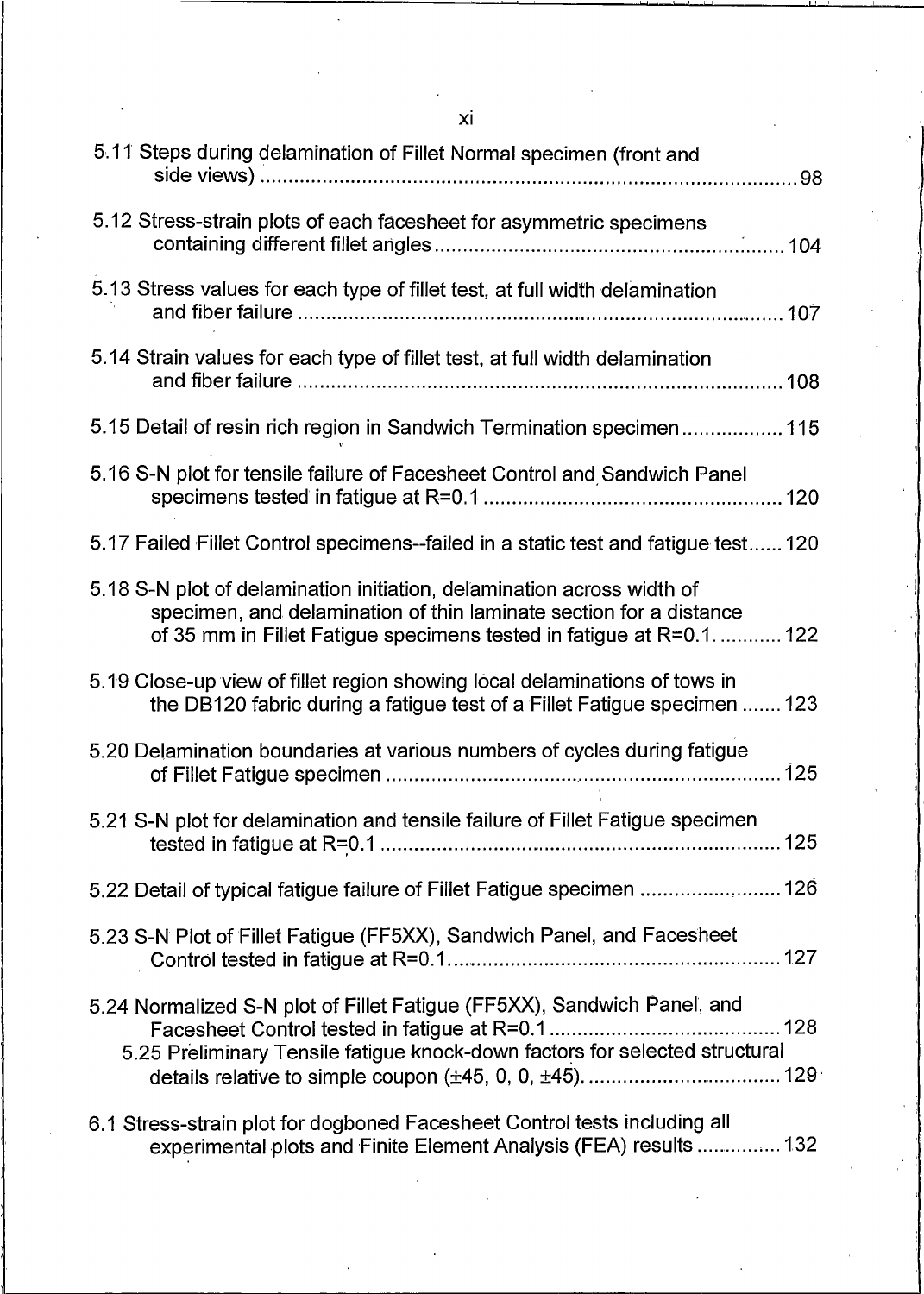xii

| 6.2 Stress-strain plot for dogboned Sandwich Panel tests including all                                                                        |
|-----------------------------------------------------------------------------------------------------------------------------------------------|
| 6.3 Load-displacement plot for Sandwich Flexural tests including all<br>experimental plots and Finite Element Analysis (FEA) results  135     |
| 6.4 Strain mapping of Fillet Long specimen tested experimentally and                                                                          |
| 6.5 Out-of-plane displacement due to bending caused by eccentric<br>loading in Fillet Long specimen tested experimentally and                 |
| 6.6 Fillet Normal experimental data with FEA results for model with and                                                                       |
| 6.7 Surface strain mapping from FN and FNDelam models at a stress of                                                                          |
| 6.8 Longitudinal strain at fillet in A130 layers of Fillet Normal model at                                                                    |
| 6.9 Shear stress in balsa fillet of Fillet Normal model at 95 MPa                                                                             |
| 6.10 Shear stress in balsa core of Fillet Normal model at 95 MPa                                                                              |
| 6.11 Strains in each layer of the Fillet Normal model at a stress of<br>95 MPa (30 degree experimental delamination stress) 145               |
|                                                                                                                                               |
| 6.13 Longitudinal strain at fillet in A130 layers and DB400 fillet of Fillet<br>Rigid model at 99 MPa (experimental delamination stress)  147 |
| 6.14 Surface strain mapping from FN and FR models at a stress of<br>95 MPa (30 degree experimental delamination stress)  148                  |
| 6.15 Fillet 20 degree experimental data with FEA results 149                                                                                  |
|                                                                                                                                               |
|                                                                                                                                               |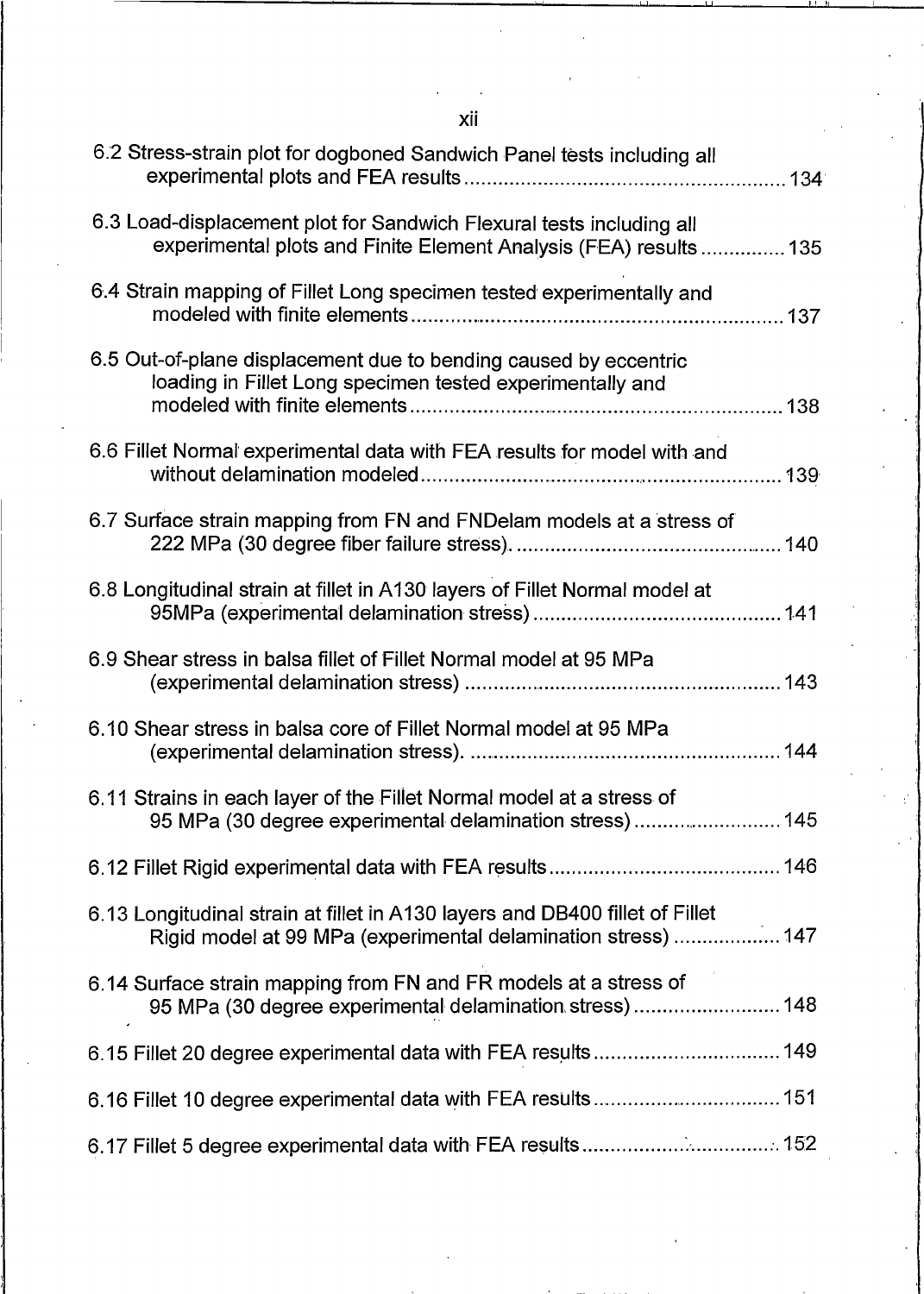6.18 Longitudinal strain at fillet in A130 layers of Fillet 5 degree model at 

6.19 Strains in each facesheet of fillet specimens at a stress of 95 MPa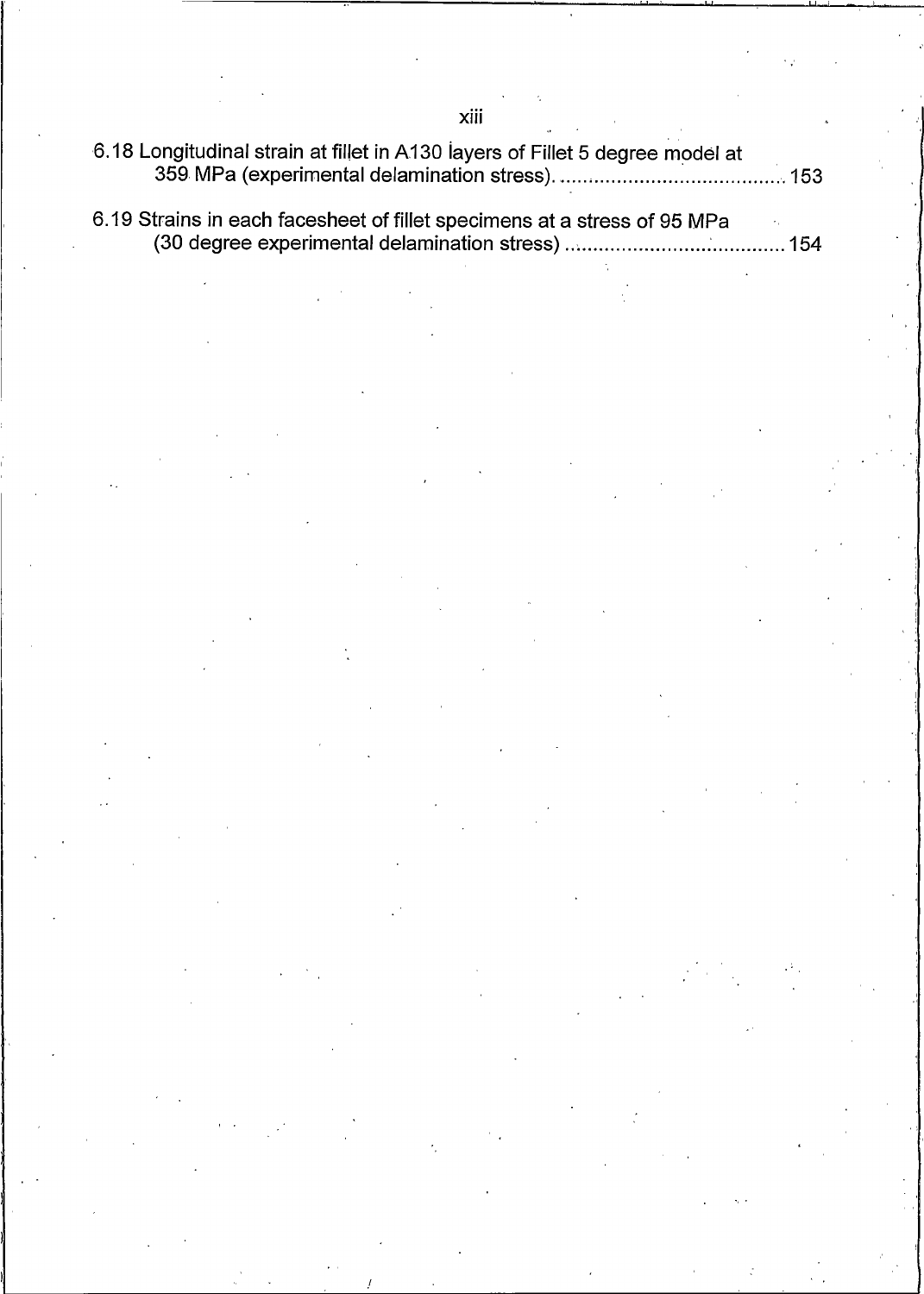### **LIST OF TABLES**

| 4.1 Material properties and failure parameters for all materials used in                                                         |
|----------------------------------------------------------------------------------------------------------------------------------|
|                                                                                                                                  |
|                                                                                                                                  |
|                                                                                                                                  |
|                                                                                                                                  |
|                                                                                                                                  |
| 5.5 Delamination and failure strength of preliminary 30 degree fillet tests94                                                    |
| 5.6 Delamination and ultimate failure of all fillet and baseline materials  100                                                  |
| 5.7 Delamination and ultimate strengths of each specimen type<br>expressed as a percentage of the Facesheet Control results  113 |
| 5.8 Delamination and ultimate failure of all sandwich terminations                                                               |
| 5.9 Strength of sandwich terminations into thick laminates<br>expressed as a percentage of the Sandwich Panel strength  117      |
| 5.10 Static tensile delamination and ultimate failure of Fillet                                                                  |
| 6.1 Experimental and finite element results for baseline materials  133                                                          |
| 6.2 Experimental and numerical values for asymmetric fillet specimens  143                                                       |

### xiv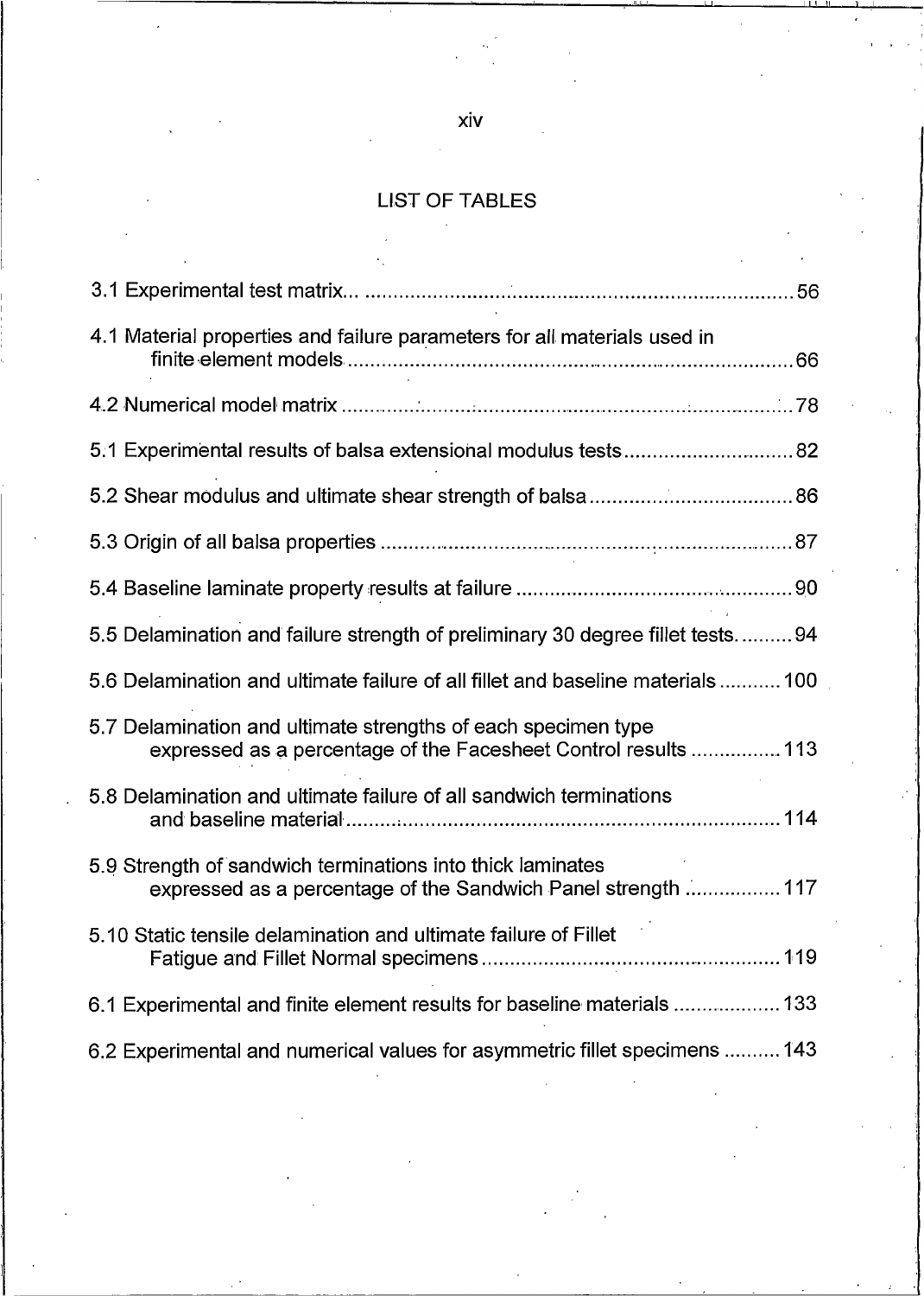### **ABSTRACT**

Wind is an environmentally friendly renewable energy source that becomes more attractive when composite materials technology is applied; particularly technology associated with fiber reinforced plastics. This technology allows the design of lighter wind turbine blades, which may increase the efficiency of wind turbines, making wind generated electric power less costly. The application of sandwich panel construction can stiffen the blades while keeping overall blade weights low. Due to manufacturing and design parameters, the sandwich panel configuration is only employed in certain areas of the blade, where additional buckling resistance is needed. Although initially thought to be of little importance, the effect that the transition between fiberglass/balsa sandwich panel and the fiberglass laminate may have on the performance of the blade is not trivial.

This research is an investigation of balsa core sandwich panels, thin laminates (which were the facesheets for the sandwich panel), and transitions from sandwich panels to thick and thin laminates. Sandwich panels were tested in tension, resulting in strengths slightly above the thin laminate without the balsa core in place.

A sandwich panel to thin laminate transition can reduce static tensile strength by up to a factor of six when using a 30 degree fillet transition, as discovered in this research through finite element models and experimental tests. Transitions were tested with fillet angles ranging from 5 to 30 degrees. The 5 degree specimens with a transition to a thin laminate reduced strength by only 7 percent, well above the performance of the 10 degree transition, which lowered strength by 48 percent. Finite element models were created for use as a design tool to evaluate the transition behavior, and were validated using experimental data.

A transition from a sandwich panel to a thick laminate was also investigated. Specimens tested included angles of balsa termination of 5, 10, and 90 degrees. The 5 degree termination performed the best, failing at a value that was only 23 percent less than that for a sandwich panel. The 90 degree specimens delaminated at a stress as much as 55 percent less than the sandwich panel alone.

Fatique performance of the thin laminate, the sandwich panel, and the sandwich to thin laminate transition were investigated. The sandwich panel had fatique strengths only 1.1 times lower than the baseline thin laminate at one million cycles. The transition had poor fatigue performance, 3.4 times lower than the thin laminate at a million cycles due to delamination in the transition region.

Design and manufacturing guidelines were made based on the results of experiments and models completed through this research. Recommendations for finite element modeling to be used as a design tool were also made.

. XV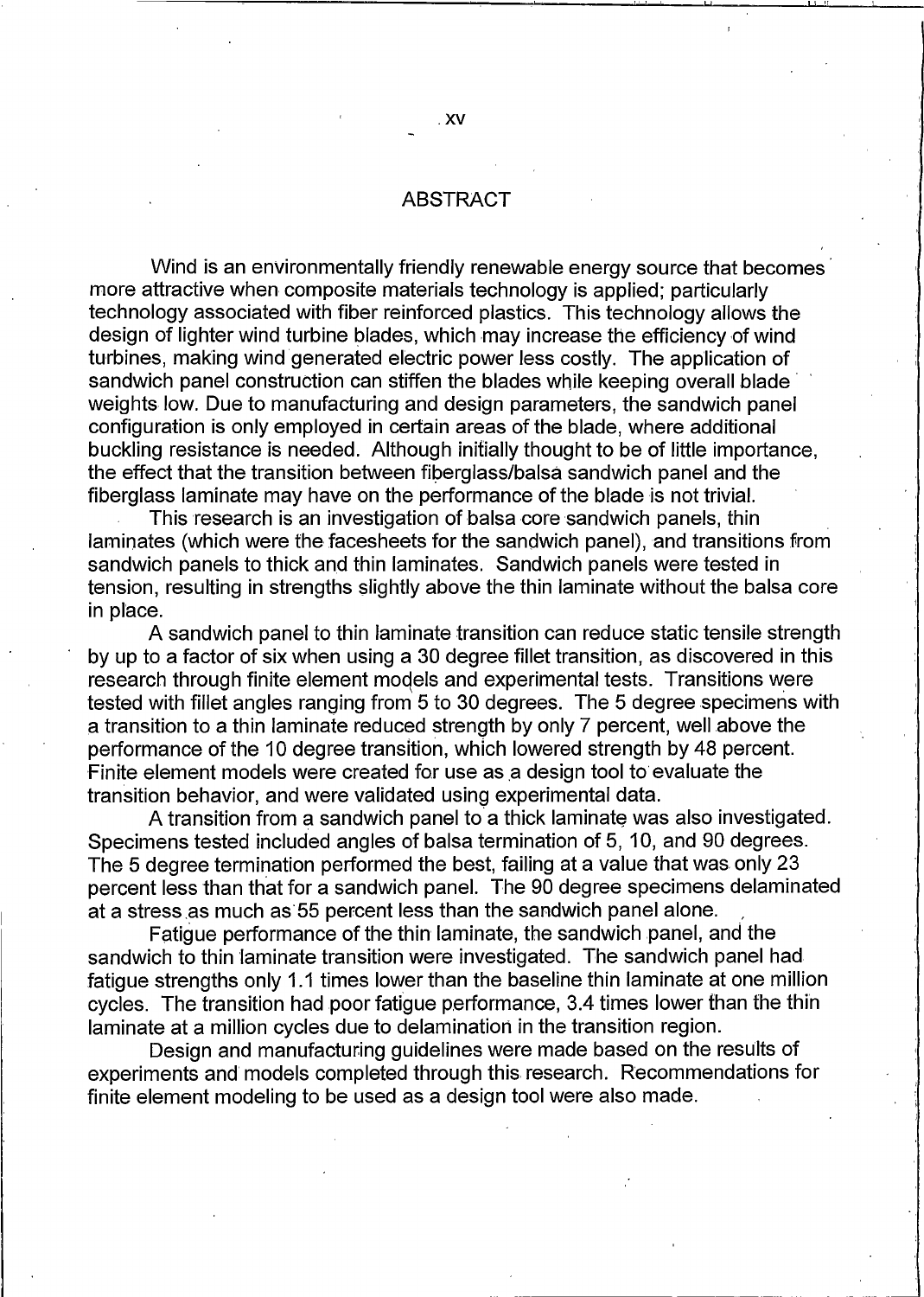#### **CHAPTER 1**

### **INTRODUCTION**

Environmentally friendly, renewable energy alternatives have been investigated for decades [Cheremisinoff (1978)]. In the past ten years, there has been a substantial increase in the interest in wind power as an ecologically sound and renewable energy source. The growing interest can easily be seen in Europe where the wind power industry is flourishing [Gipe (1995)].

Wind power becomes more attractive when composite materials technology is applied, particularly with fiber reinforced plastics. Composites are a combination of reinforcement, such as glass or carbon fibers, and a binder or matrix [Dostal, (1989)]. This technology allows the design of lighter wind turbine blades, which may increase the efficiency of wind turbines, making wind generated electric power less costly. Increases in efficiency includes decreased cost of blade manufacturing and the additional power gained as the mass of the turbine is reduced while the wind gathered remains the same. A popular composite material among wind turbine blade producers is fiberglass-reinforced polyester. As turbines increase in size, blades need increased stiffness and durability. While early, small turbine blades used randomly oriented fiber mats, larger blades use aligned fiber fabrics in their construction [Mayer (1996)].

To make wind turbines more efficient, blades are designed to be as light as possible. Minimizing weight and maintaining blade performance is an ongoing

 $\mathbf{1}$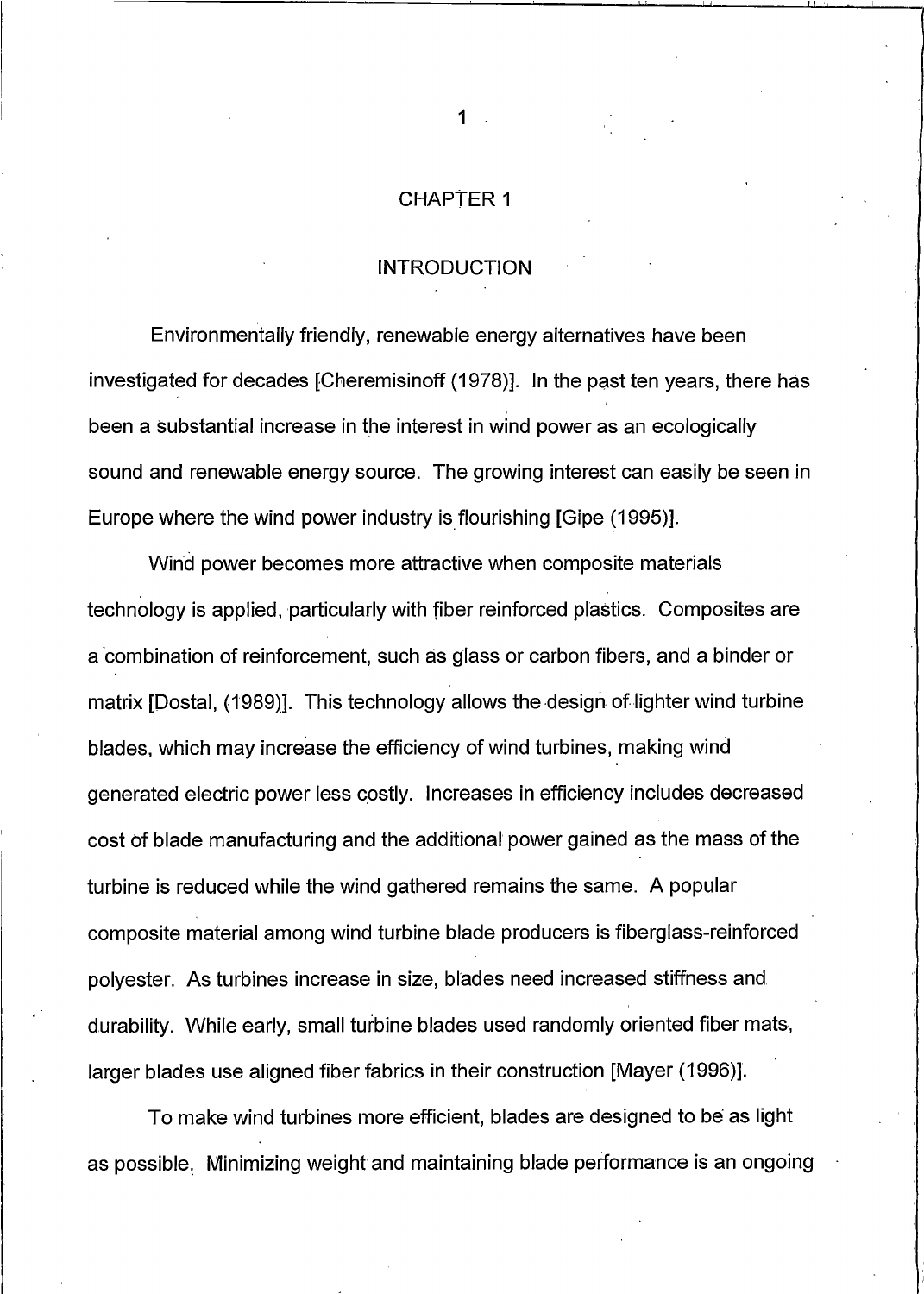challenge to the designer. The inclusion of sandwich panel construction to resist buckling in blade designs allows designers to reduce weight without sacrificing blade performance. Sandwich construction has been developed for decades, and used as early as the mid 1800's [Allen (1969)]. It consists of three or more layers of material. The outer facesheets or skins are strong, stiff materials, such as fiber reinforced plastics, while the center layer or core is lightweight. The facesheets carry the load, while the core separates the facesheets and carries shear stresses, preventing buckling. Sandwich panel construction is illustrated in Figure 1.1.



Figure 1.1 Sandwich panel construction (polyester matrix has been omitted for clarity.)

The application of sandwich construction can increase local buckling

resistance by at least an order of magnitude with little increase in weight [Gere &

 $\overline{2}$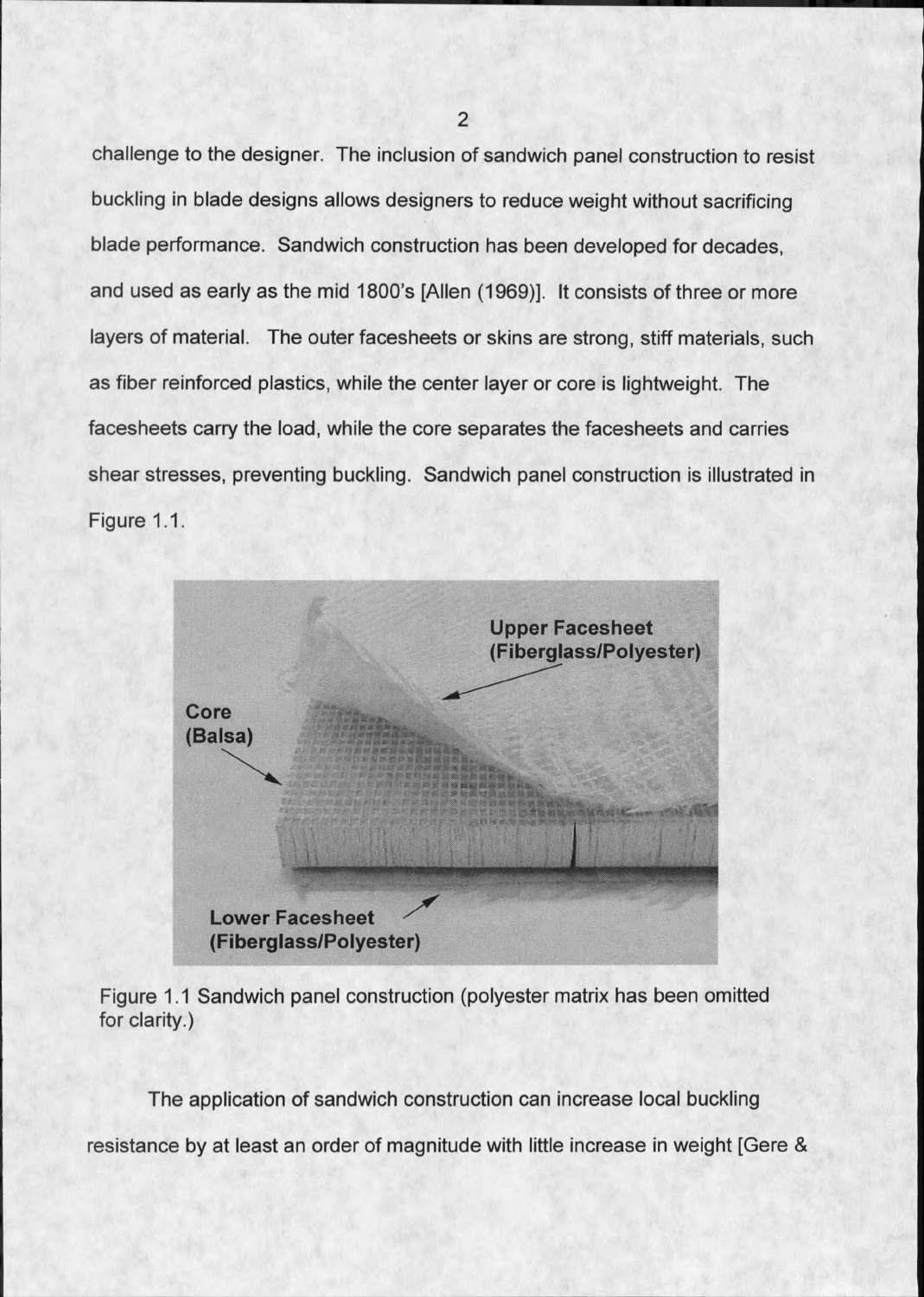Timoshenko (1990)]. Since sandwich panel construction is only employed in local areas of the blade, the termination of the sandwich panel into a thin laminate is inevitable in an efficient design. Insert info about load introduction

A discontinuity in any composite system should be examined carefully to ensure it does not substantially reduce the overall strength of the design. Several design details that introduce discontinuities are discussed by Mandell et al. (1998). Although initially overlooked, the transition between a fiberglass/balsa sandwich panel and the fiberglass laminate may be significant after reviewing the stress concentrations of other structural details such as ply drops, surface indentations, and locally high fiber contents.

The main objective of this research was to investigate the transition zone between the fiberglass/balsa sandwich panel and the fiberglass laminate. The parameters of interest are the static and fatigue strengths of the transition area, compared with the strengths of thin laminates as well as sandwich panels. The study has evaluated a variety of transition region parameters, using both experiments (after extensive test development) and finite element models. The results were used to develop design and manufacturing guidelines for designers to use when developing turbine blades containing fiberglass/balsa sandwich panel construction.

3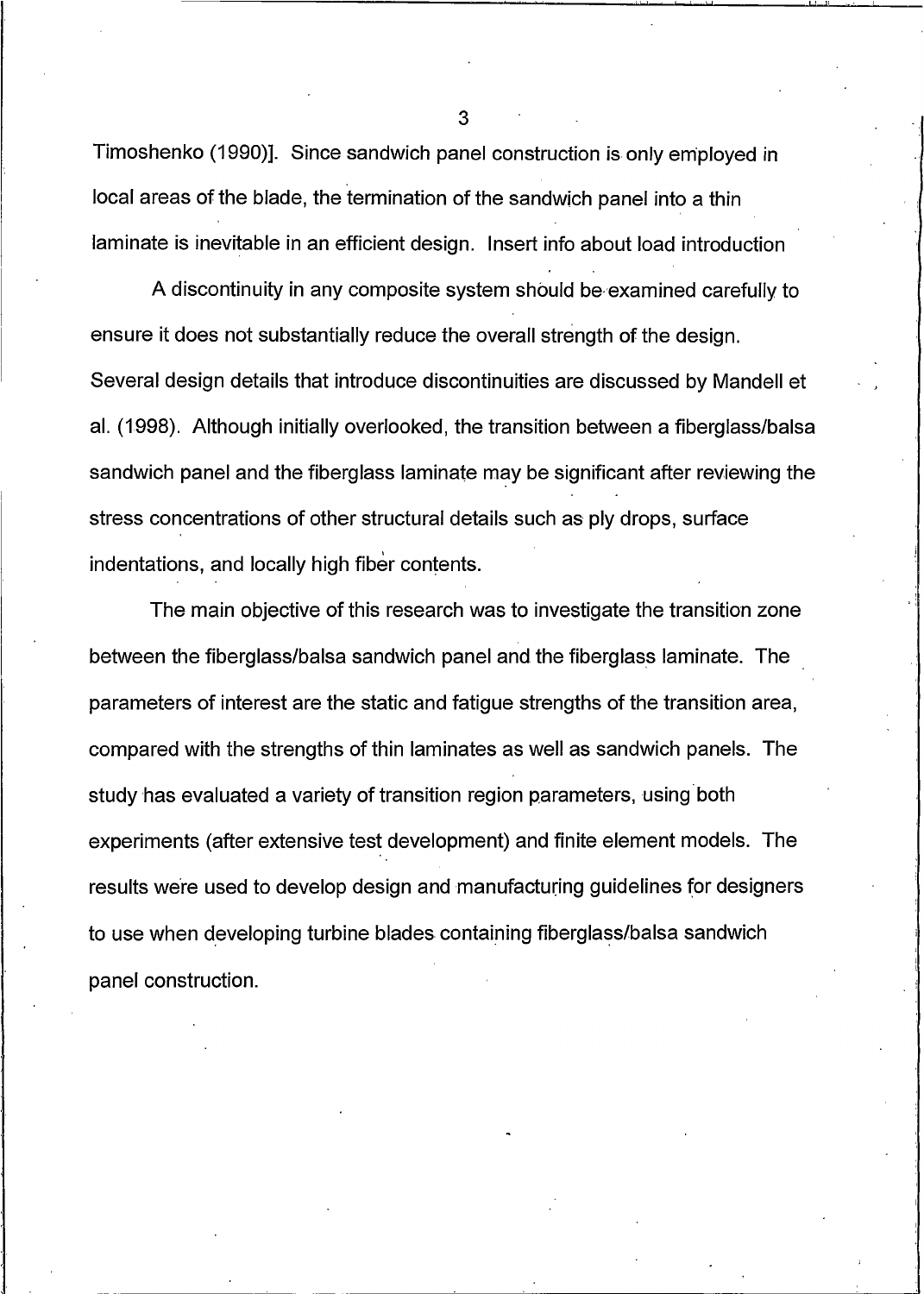### **CHAPTER 2**

### **BACKGROUND**

#### **Motivation**

A wind turbine blade design has been developed as part of the Montana State University Wind Program for the AOC 15/50 wind turbine [McKittrick et al. (1999)]. The blade design consists of two skins separated by a spar. A diagram of the blade is shown in Figure 2.1. The top and bottom sections are secondary bonded to the spar; they are also secondary bonded at the leading and trailing edges. Secondary bonds are accomplished with high strength adhesive, joining parts manufactured in two or more pieces.



Figure 2.1 Diagram of blade design for the AOC 15/50.